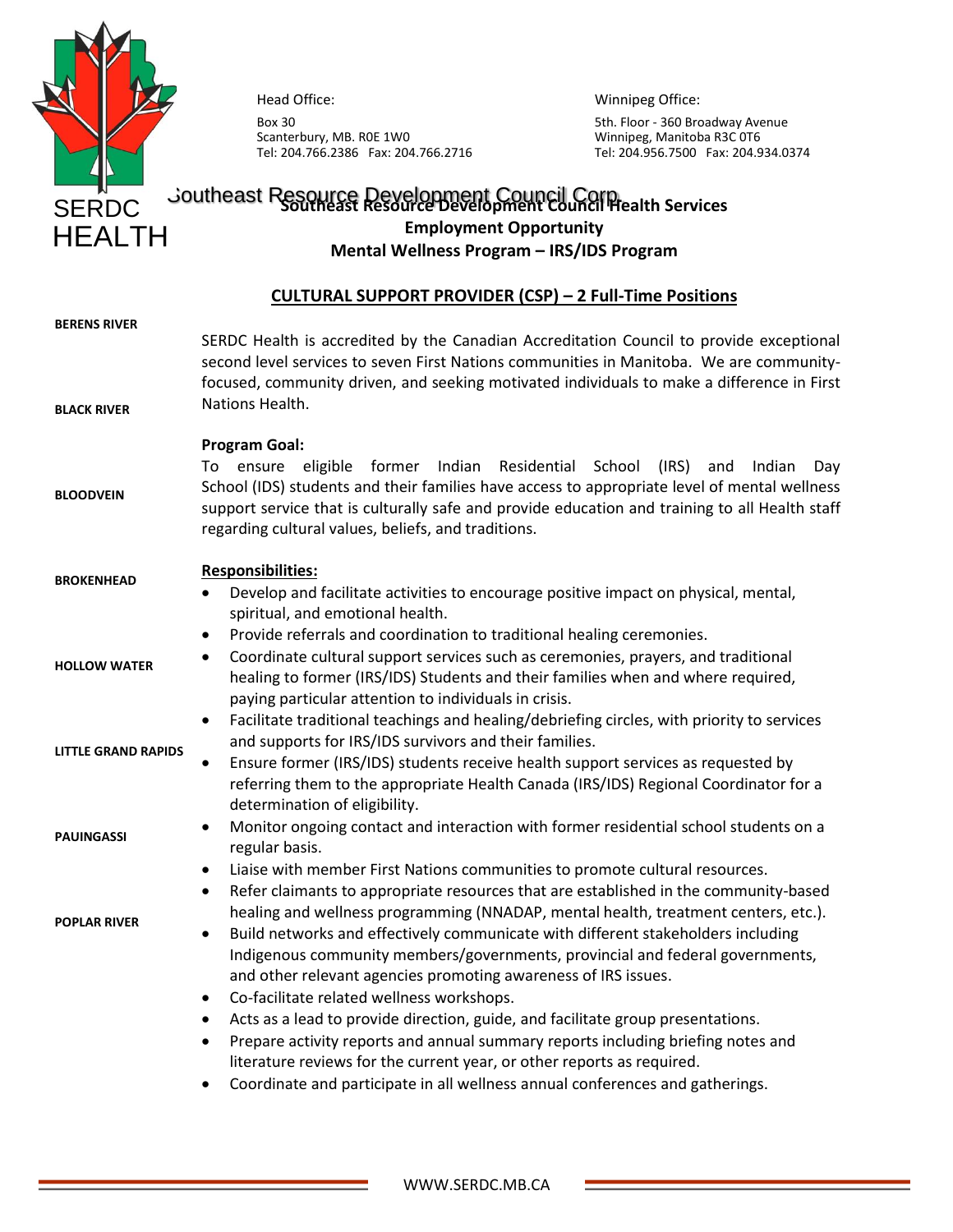#### **Qualifications**

#### **Essential:**

- Degree or diploma in social services, social work, or native studies.
- Other certificate programs and experience will be considered.
- Knowledge of cultural practices, trauma informed care and lived experience is an asset.
- Knowledge of the legacy of residential schools, colonization, assimilation, and the impacts of such history on the overall health of individuals.
- Knowledge of Truth and Reconciliation and the 94 Calls to Action.
- Connections/networking with Indigenous organizations and communities (e.g. access to elders);
- Able to work in a multi-disciplinary environment with respect, professionalism, cooperation, sensitivity, and cultural awareness.
- Able to take initiative and possess strong interpersonal and communication skills.
- Able to effectively communicate both verbally and in writing.
- Demonstrated highly effective project and financial management, prioritization, multi-tasking, and time management skills to meet deadlines.
- Proven team player.
- Able to travel extensively when required to isolated communities by aircraft, boat, and winter road.
- Experience with Microsoft Office applications (i.e. Outlook, Word, Excel, PowerPoint, etc.) or an acceptable combination;
- Demonstrated proficiency in conducting individual/group counselling.
- Demonstrated problem identification and problem resolution skills.

#### **Desired:**

- Ability to communicate in a First Nations language(s) and/or previous exposure to First Nations communities and cultures would be considered an asset.
- Knowledge and experience in Anishinaabe cultural teachings and ceremonies.
- Connections to Anishinaabe Knowledge Keepers, spiritual elders and other cultural resources.
- Applied Suicide Intervention Skills Certification
- Critical Incident Stress Management Certification
- Mental Health First Aid Certificate
- First Aid/CPR Certificate
- Must be double vaccinated with provide proof of vaccination.
- Possess a current province of Manitoba driver's license and a suitable vehicle for work-related transportation.

### **This position requires a criminal record check, including vulnerable sector search and an abuse registry check.**

#### **We offer:**

- A comprehensive benefit package
- Pension plan
- An opportunity to become part of a dynamic, collaborative, progressive, inclusive, respectful, and high-performing team